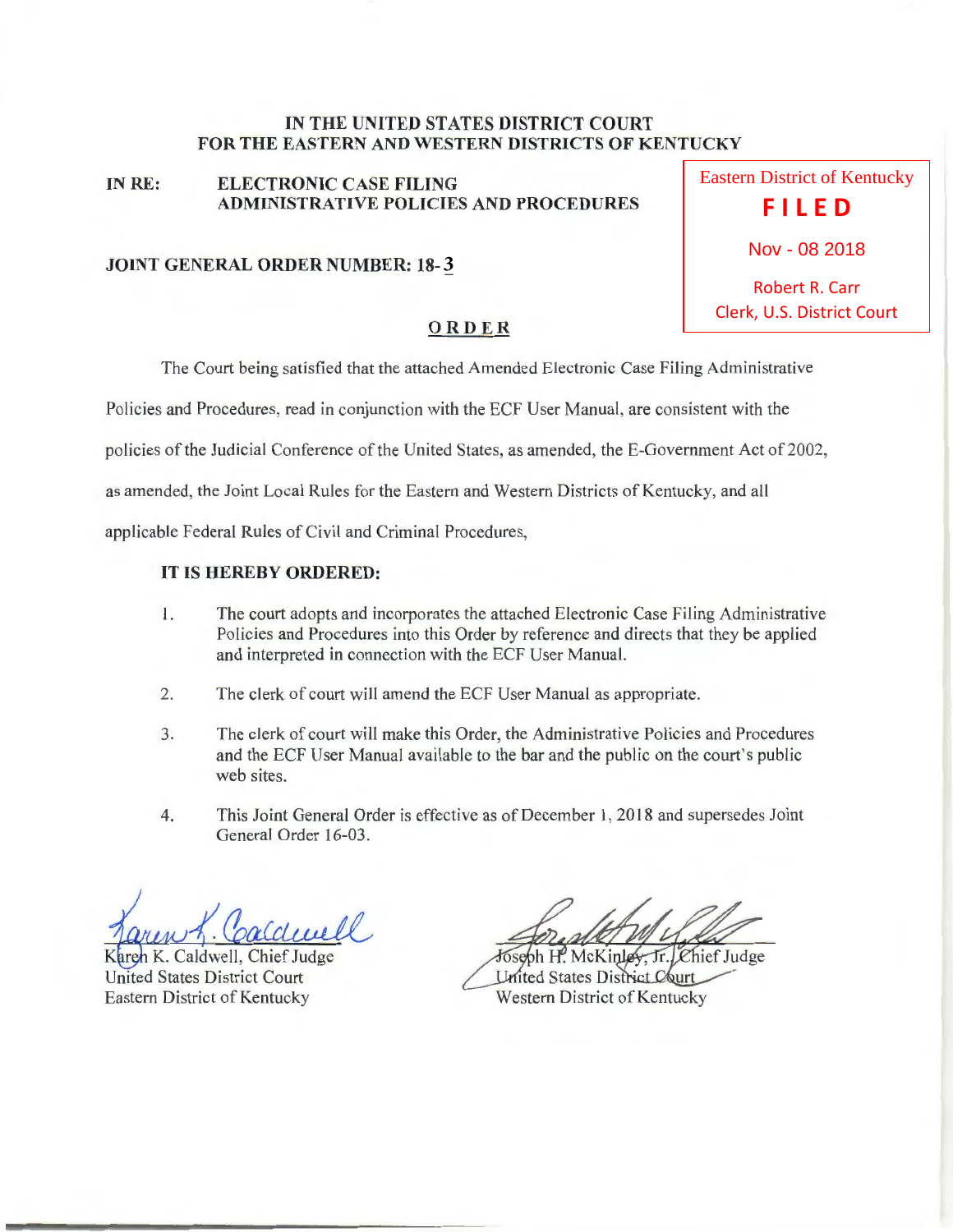# **IN THE UNITED STATES DISTRICT COURT FOR THE EASTERN AND WESTERN DISTRICTS OF KENTUCKY**

# **AMENDED ELECTRONIC CASE FILING ADMINISTRATIVE POLICIES AND PROCEDURES**

# **1. DEFINITIONS**.

- **1.1 "ELECTRONIC FILING SYSTEM" (ECF)** refers to the court's automated system that receives and stores documents filed in electronic form. The program is part of the CM/ECF (Case Management/Electronic Case Files) software which was developed for the Federal Judiciary by the Administrative Office of the United States Courts.
- **1.2 "FILING USER"** is an individual who has a court-issued login and password to file documents electronically. Unless otherwise permitted by the court, a filing user must be an attorney admitted to the Bar of this Court or permitted to practice in a case *pro hac vice*.
- **1.3 "NOTICE OF ELECTRONIC FILING"** (NEF) is a notice automatically generated by the Electronic Filing System at the time a document is filed with the system, setting forth the time of filing, the date the document is entered on the docket, the name of the party and attorney filing the document, the type of document, the text of the docket entry, the name of the party and/or attorney receiving the notice, and an electronic link (hyperlink) to the filed document, which allows recipients to retrieve the document automatically. The electronic link (hyperlink) will not allow access to a sealed document or *ex parte* motion. A document shall not be considered filed for the purposes of Federal Rules of Civil and Criminal Procedures until the filing party receives a system generated Notice of Electronic Filing with a hyperlink to the electronically filed document.
- **1.4 "PACER" (Public Access to Court Electronic Records)** is an automated system that allows an individual to view, print and download court docket information over the Internet.
- **1.5 "PDF" (Portable Document Format).** A document file created with a word processor, or a paper document which has been scanned, must be converted to portable document format to be filed electronically with the court. Converted files contain the extension ".pdf".
- **1.6 "PROPOSED ORDER"** is a draft document submitted by an attorney for a judge's signature. A proposed order shall accompany a motion or other request for relief as an electronic attachment to the document.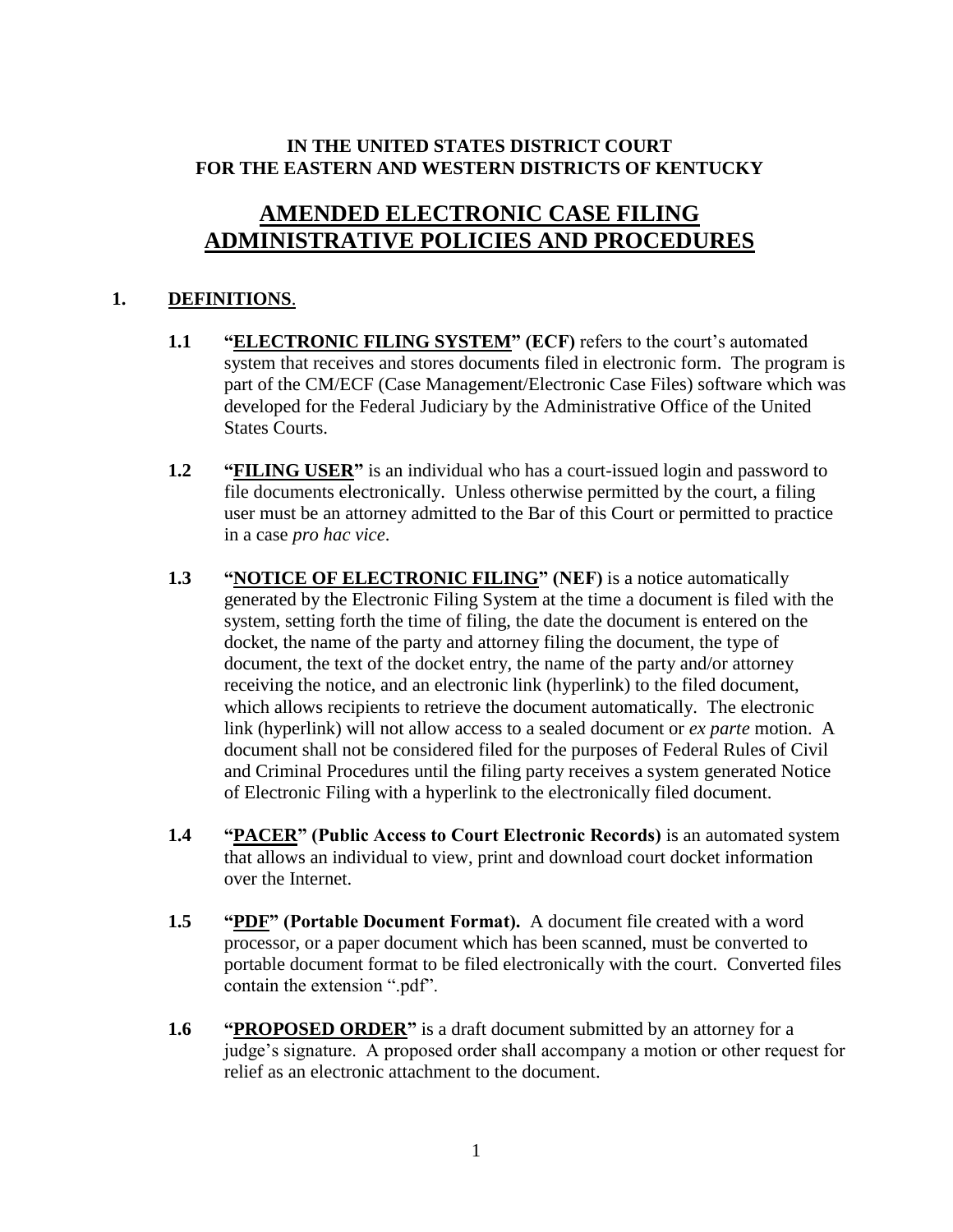- **1.7 "TECHNICAL FAILURE"** is defined as a failure of court owned/leased hardware, software, and/or telecommunications facility which results in the inability of a Filing User to submit a filing electronically. Technical failure does not include malfunctioning of a Filing User's equipment.
- **1.8 "SEALED DOCUMENT"** is defined as a document or motion filed pursuant to (1) a protective order, (2) an order granting leave to file the sealed document or motion, in conjunction with a motion for leave to seal or a previously filed redacted document, or (3) included within a category of documents considered sealed under a federal statute or federal rule of procedure, local rule, or standing order of this court. **The sealed document or motion is not available electronically or by any other means to the parties, attorneys or the public.**

# **2. SCOPE OF ELECTRONIC FILING.**

- (a) All civil, criminal and miscellaneous cases shall be assigned to the Electronic Filing System. All cases, proceedings, motions, memoranda of law and other pleadings or documents filed with the court must be filed using ECF unless otherwise specified herein.
- (b) The filing of all civil and miscellaneous initial papers shall be accomplished electronically under procedures outlined in the ECF User Manual. In a case removed to the federal court, copies of all documents previously filed in the state court shall be filed as attachments to the Notice of Removal, subject to requirements and limitations set forth in the ECF User Manual, or as otherwise ordered by the Court. Service of the summons and complaint must be made under Federal Rules of Civil Procedure 4.
- (c) A nonparty who is required or permitted by law to file a paper and who is represented by an attorney shall file electronically.
- (d) A party proceeding *pro se* shall not file electronically, unless otherwise permitted by the court**.** *Pro se* filers shall file paper originals of all documents. The clerk's office will scan these original documents into the court's electronic System.
- (e) Due to the nature of their content, social security appeals and immigration cases shall have restricted status, meaning that remote public access to documents in these cases will be limited to Filing Users who are counsel of record. All documents filed in these cases will, however, be available for viewing by the public at the clerk's office, unless otherwise sealed.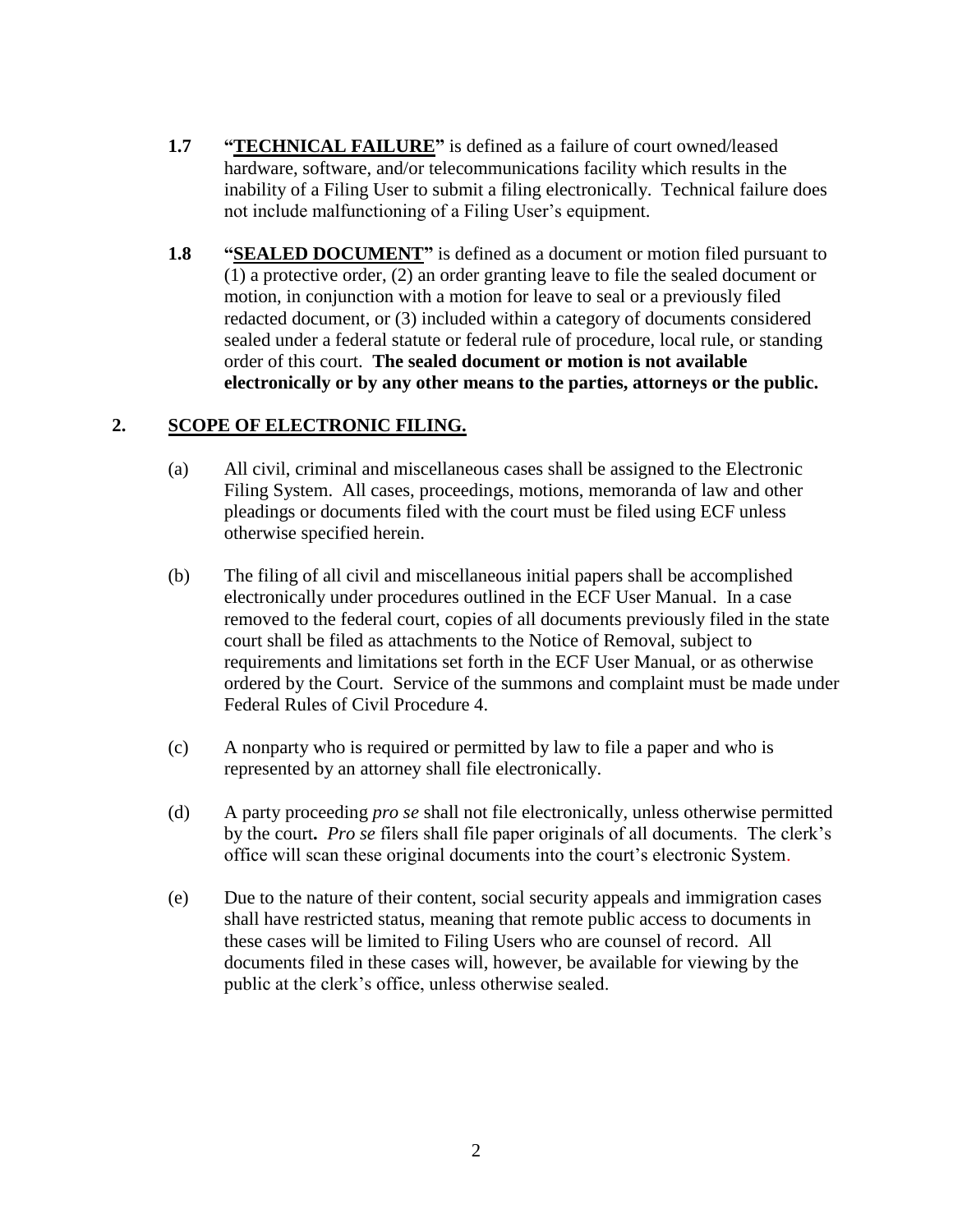# **3. ELIGIBILITY, REGISTRATION, PASSWORDS.**

- (a) Unless otherwise exempt as set forth herein, an attorney admitted to the Bar of this court, including an attorney admitted *pro hac vice<sup>1</sup> ,* shall register as a Filing User by completing the prescribed registration form and submitting it to the clerk for the District in which the attorney intends to become a Filing User. If the Filing User intends to electronically file documents in both Districts, a separate registration form must be completed for both the Eastern and Western Districts.
- (b) A Filing User may serve a document on a registered filing user by filing it with the court's electronic filing system as provided in this order in accordance with the Federal Rules of Civil Procedure and the Federal Rules of Criminal Procedure. A document may be served by any other electronic means that a person consents to in writing. Electronic service by registering and participating in the electronic filing process does not constitute consent to service by any other means for purposes of Federal Rule of Civil Procedure 5(b)(2)(F).
- (c) By signing the registration form, the Filing Users certify that they have read and are familiar with the rules of practice of the court and the administrative policies and procedures governing electronic filing<sup>2</sup>; the method of training in the System used prior to becoming a Filing User; and that they have a PACER account<sup>3</sup>. An individual may register more than one Internet e-mail address. All signed original Attorney Registration Forms shall be mailed or delivered by hand to the clerk's office. The clerk's office will either mail or e-mail the login and password to the attorney or the attorney may arrange to pick up his/her login and password at the clerk's office.
- (d) Once the registration is processed by the clerk, the Filing User shall protect the security of the User password and immediately notify the clerk if the Filing User learns that the password has been compromised**.** Filing Users may be subject to sanctions for failure to comply with this provision. After registering, attorneys may change their passwords. If an attorney comes to believe that the security of an existing password has been compromised and that a threat to the System exists, the attorney must change his or her password immediately.
- (e) Exemptions from mandatory electronic filing may be granted upon submission of a written request to the clerk. The written request shall include a supporting affidavit showing good cause. Final authority to grant such request is vested in the Chief Judge or a designee of the Chief Judge.

 $\overline{a}$ 

<sup>&</sup>lt;sup>1</sup>A separate motion shall be filed for each attorney seeking *pro hac vice* admission to the Court. Attorneys admitted *pro hac vice* will be given 30 days to register as an ECF Filing User. Also, see LR 83.2(a) to obtain information regarding permission to practice in a particular case.

 $2R$ ules of practice and administrative policies and procedures governing ECF along with tutorials and other information may be found at [www.kywd.uscourts.gov](http://www.kywd.uscourts.gov./) and at [www.kyed.uscourts.gov.](http://www.kyed.uscourts.gov/)

 $3V$ isit the PACER web site a[t http://pacer.psc.uscourts.gov](http://pacer.psc.uscourts.gov/) to establish a PACER account.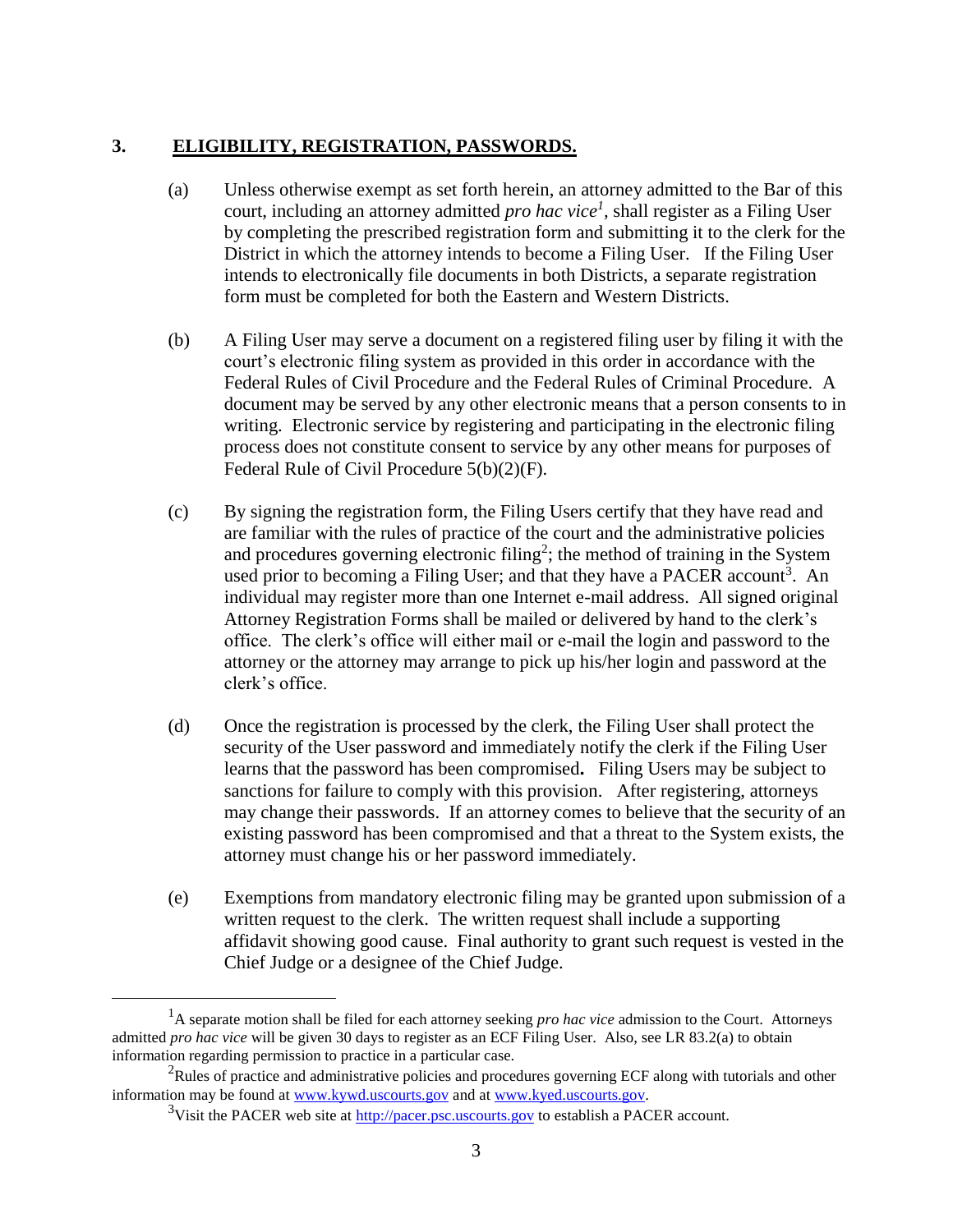- (f) If an attorney is leaving a law firm and is the attorney of record on an existing case and representation in the case will remain with the law firm, withdrawal and substitution of counsel must be made prior to the attorney's termination in the law firm, for the following reason:
	- (1) The attorney leaving the firm has an e-mail address with the law firm he or she is leaving on record with the court. This e-mail address may be disabled by the law firm as soon as the attorney terminates his/her employment. The electronic notices in ECF will continue to go to the terminated attorney's e-mail address at the former firm. If the e-mail address is disabled at the law firm, the attorney will not receive the electronic notice. If a withdrawal/substitution of counsel has not been filed prior to the attorney leaving the firm, the law firm should not disable the email account of the attorney leaving the firm until another attorney in the firm enters his/her appearance. The law firm should designate someone in the firm to check this e-mail account for ECF notices until substitution of counsel has been filed with the court.
	- (2) If the attorney leaving the firm is taking active cases from the firm, the attorney needs to change his/her e-mail address as soon as possible, otherwise the attorney will not receive electronic notices from ECF. The e-mail will continue to be sent to the former law firm's e-mail address still on record.
	- (3) It is the responsibility of the Filing User to maintain a current and correct email address in their CM/ECF account. Procedures for changing an e-mail address may be found in the ECF User Manual.
	- (4) The Court is not responsible for notifying a Filing User that an attempted transmission of an electronic notice by the court's system failed.

# **4. ELECTRONIC FILING AND SERVICE OF DOCUMENTS.**

- (a) Electronic transmission of a document to the Electronic Filing System in accordance with these procedures, together with the transmission of a Notice of Electronic Filing from the court with a hyperlink to the electronically filed document, constitutes filing of the document for all purposes of the Federal Rules of Civil Procedure, the Federal Rules of Criminal Procedure and the Joint Local Rules of this court.
- (b) E-mailing a document to the clerk's office or to the assigned judge does not constitute filing the document. A document shall not be considered filed until the System generates a Notice of Electronic Filing with a hyperlink to the electronically filed document.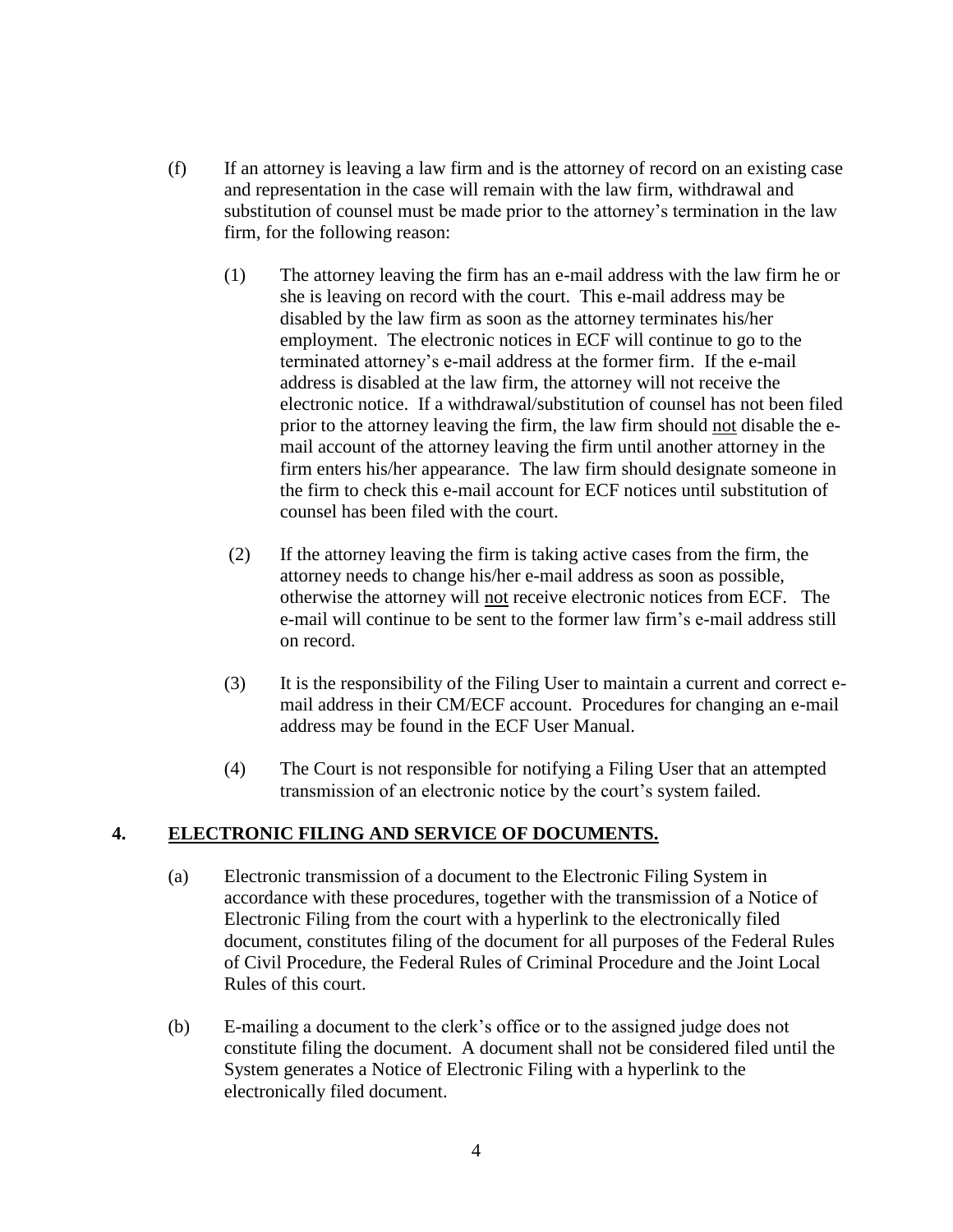- (c) Before filing a scanned document with the court, a Filing User must verify its legibility.
- (d) When a document has been filed electronically, the official record of that document is the electronic recording as stored by the court and the filing party is bound by the document as filed. A document filed electronically is deemed filed on the date and time stated on the Notice of Electronic Filing from the court.
- (e) Filing a document electronically does not alter the filing deadline for that document. Filing must be completed before midnight, **EASTERN TIME**, in order to be considered timely filed that day. However, if time of day is of the essence, the assigned judge may order a document filed by a certain time.
- (f) Upon the filing of a document, a docket entry will be created using the information provided by the Filing User. The clerk will, where necessary and appropriate, modify the docket entry description to comply with quality control standards. In the event a Filing User electronically files a document in the wrong case, the incorrect PDF document is attached, or a sealed document is filed in error, the Clerk of Court, or his designee, shall be authorized to strike the document from the record. A notice of the action striking a document from the record shall be served on all parties in the case.
- (g) Pursuant to Rule  $5(b)(2)(E)$  of the Federal Rules of Civil Procedure and  $49(a)(3)$  of the Federal Rules of Criminal Procedure and by participating in the electronic filing process, the parties permit electronic service of all documents, and shall make available current and correct electronic mail addresses for service. Upon the filing of a document by a Filing User, a Notice of Electronic Filing (NEF), with a hyperlink to the electronic document and an e-mail message will be automatically generated by the electronic filing system, and sent via electronic mail to the e-mail addresses of all parties who have registered in the case. The Court is not responsible for notifying a Filing User that an attempted transmission of an electronic notice by the court's system failed. Electronic service by registering and participating in the electronic filing process does not constitute consent to service by any other means for purposes of Federal Rule of Civil Procedure 5(b)(2)(F). When a sealed document is filed, ECF provides notice of electronic filing to all parties in the case. A sealed document will not be available electronically to parties, attorneys or the public. The filing party *must use* alternate forms of service to provide any parties entitled to notice with copies of the sealed document. In accordance with Rule  $6(d)$  of the Federal Rules of Civil Procedure and 45(c) of the Federal Rules of Criminal Procedure, when a party may or must act with a specified time after being served and service is made under Rule  $5(b)(2)(C)$ ,  $(D)$ , or (F), 3 days are added after the period would otherwise expire under 6(a).

In addition to receiving e-mail notifications of filing activity, the Filing User is strongly encouraged to sign on to the electronic filing system at regular intervals to check the docket in his/her case.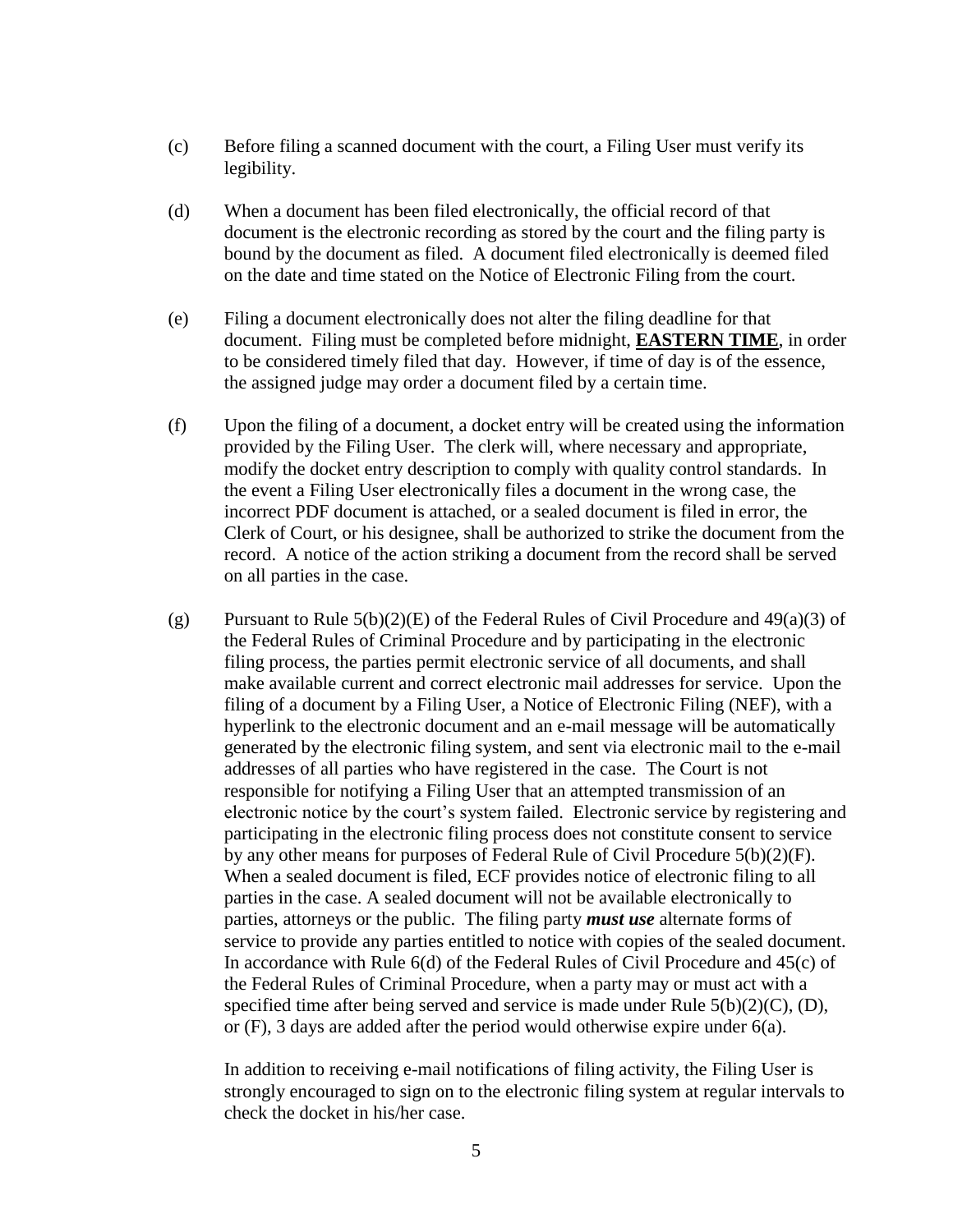(h) If the filing of an electronically submitted document requires leave of court, such as an amended complaint, the attorney shall attach the proposed document as an attachment to the motion requesting leave to file. If the court grants the motion, the clerk will electronically file the document without further action by the Filing User.

A sealed document must not be attached to the motion, but rather must be electronically filed separately as a provisionally sealed document. The document stays provisionally sealed until the court rules on the motion to seal.

(i) A party who is not a registered participant of the System is entitled to a paper copy of any electronically filed pleading, document, or order. The filing party must therefore provide the non-registered attorney or party, including a terminated party or attorney, if appropriate, with the pleading, document, or order pursuant to Federal Rules of Civil Procedure (Fed. R. Civ. P. 5(b)). Under the rules, they can be served with a paper copy of the electronically filed document, or they can consent in writing to service by any other method, including other forms of electronic service such as fax or direct e-mail. In accordance with Rule 6(d) of the Federal Rules of Civil Procedure and 45(c) of the Federal Rules of Criminal Procedure, when a party may or must act with a specified time after being served and service is made under Rule  $5(b)(2)(C)$ , (D), or (F), 3 days are added after the period would otherwise expire under 6(a).

#### **5. ENTRY OF COURT DOCUMENTS.**

- (a) A document entered or issued by the court will be filed in accordance with these procedures and such filing shall constitute entry on the docket kept by the clerk under Fed. R. Civ. P. 58 and 79; and Fed. R. Crim. P. 55.
- (b) All signed orders will be electronically filed or entered. An order containing the electronic signature of a Judge shall have the same force and effect as if the Judge had affixed a signature to a paper copy of the order and the order had been entered on the docket in a conventional manner.
- (c) Orders may also be issued as "text-only" entries on the docket, without an attached document. Such orders are official and binding.
- (d) The court may sign, seal and issue a summons electronically, although a summons may not be served electronically.
- (e) All proposed orders submitted electronically must be in PDF format and must be: (1) submitted as an attachment to a motion or stipulation and identified as "proposed"; or (2) contained within the body of a stipulation or agreed order. If the Judge approves the proposed order, it will be refiled electronically under a separate document number.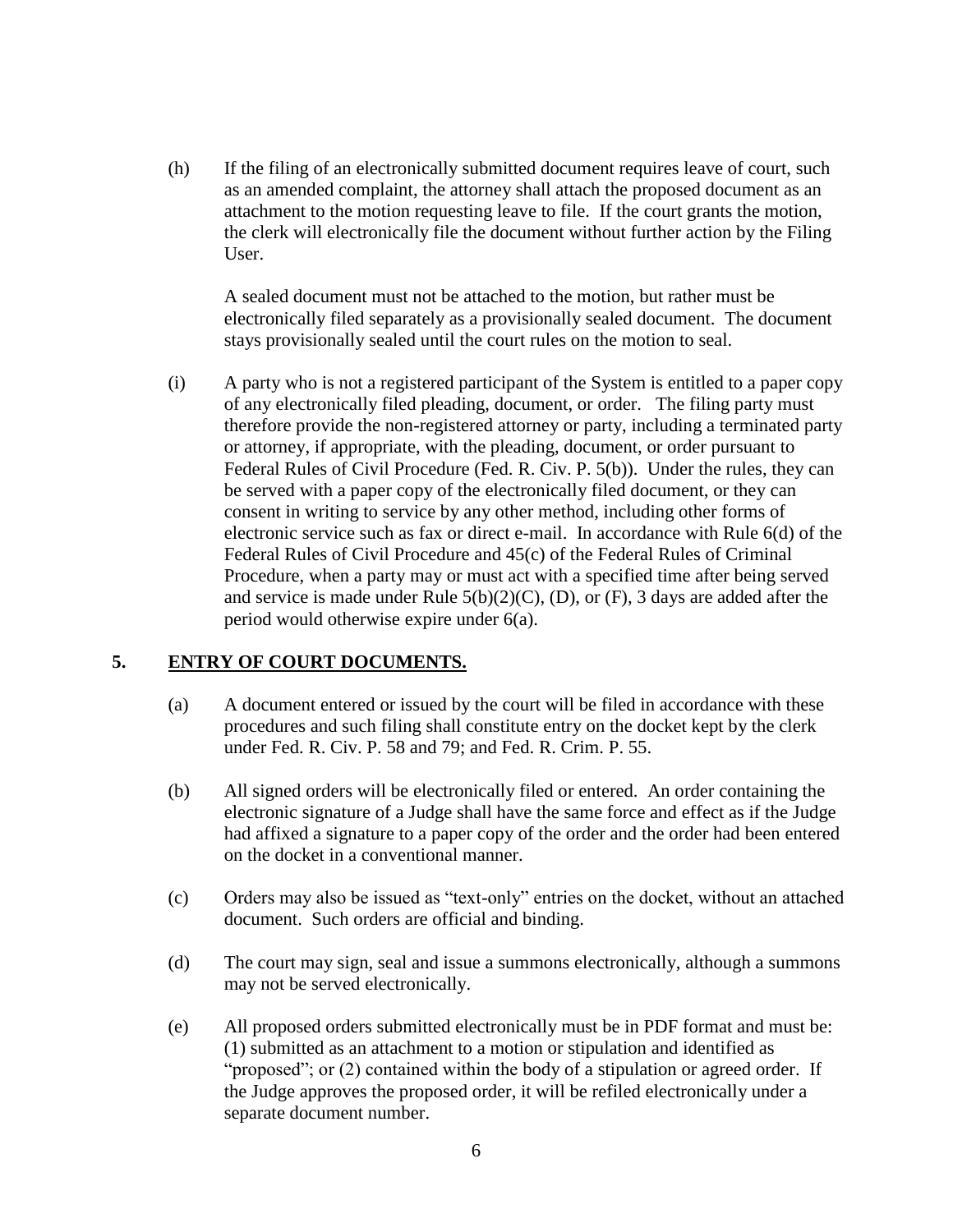# **6. NOTICE OF COURT ORDERS AND JUDGMENTS.**

Immediately upon the entry of an order or judgment in an action, the Clerk will transmit to Filing Users in the case, in electronic form, a Notice of Electronic Filing (NEF), with a hyperlink to the electronic document. Electronic transmission of the NEF, along with a hyperlink to the electronic document, constitutes the notice required by Federal Rules of Civil Procedure 77(d) and Federal Rules of Criminal Procedure 49(d). The clerk must give notice in paper form to a *pro se* party or an attorney who is not a Filing User to the extent notice is required. The clerk shall serve a sealed order or judgment, in paper form, to any party entitled to notice.

When the Notice of Electronic Filing transmitted to a party contains a complete court order and states there is no document attached, notice of entry of the order shall be deemed served on the date and time stated on the Notice of Electronic Filing that is transmitted to the party served.

# **7. ATTACHMENTS AND EXHIBITS.**

Documents referenced as exhibits or attachments shall be filed in accordance with these administrative policies and procedures and the court's ECF User Manual, unless otherwise ordered by the court. A Filing User shall submit as exhibits or attachments only those excerpts of the referenced documents that are directly germane to the matter under consideration by the court. Excerpted material must be clearly and prominently identified as such, unless the attachment relates to a sealed document. Filing Users who file excerpts of documents as exhibits or attachments under these procedures do so without prejudice to their right to timely file additional excerpts or the complete document. Responding parties may timely file additional excerpts or the complete document that they believe are directly germane. The court may require parties to file additional excerpts or the complete document.

# **8. SEALED AND** *EX PARTE* **DOCUMENTS.**

# 8.1 **SEALED DOCUMENTS**

- (a) Procedure.
	- (1) **Civil Motion for Leave to Seal**. A party seeking to file a sealed document shall electronically file a motion for leave to seal. The motion must state why sealing is required and whether redaction could eliminate or reduce the need for sealing. A motion for leave to seal is not required if the document is (1) already subject to a protective order or (2) included within a category of documents considered sealed under a federal statute or federal rule of procedure, local rule, or standing order of this court. The motion for leave to seal and any attachments to the motion to seal will be available electronically to the public.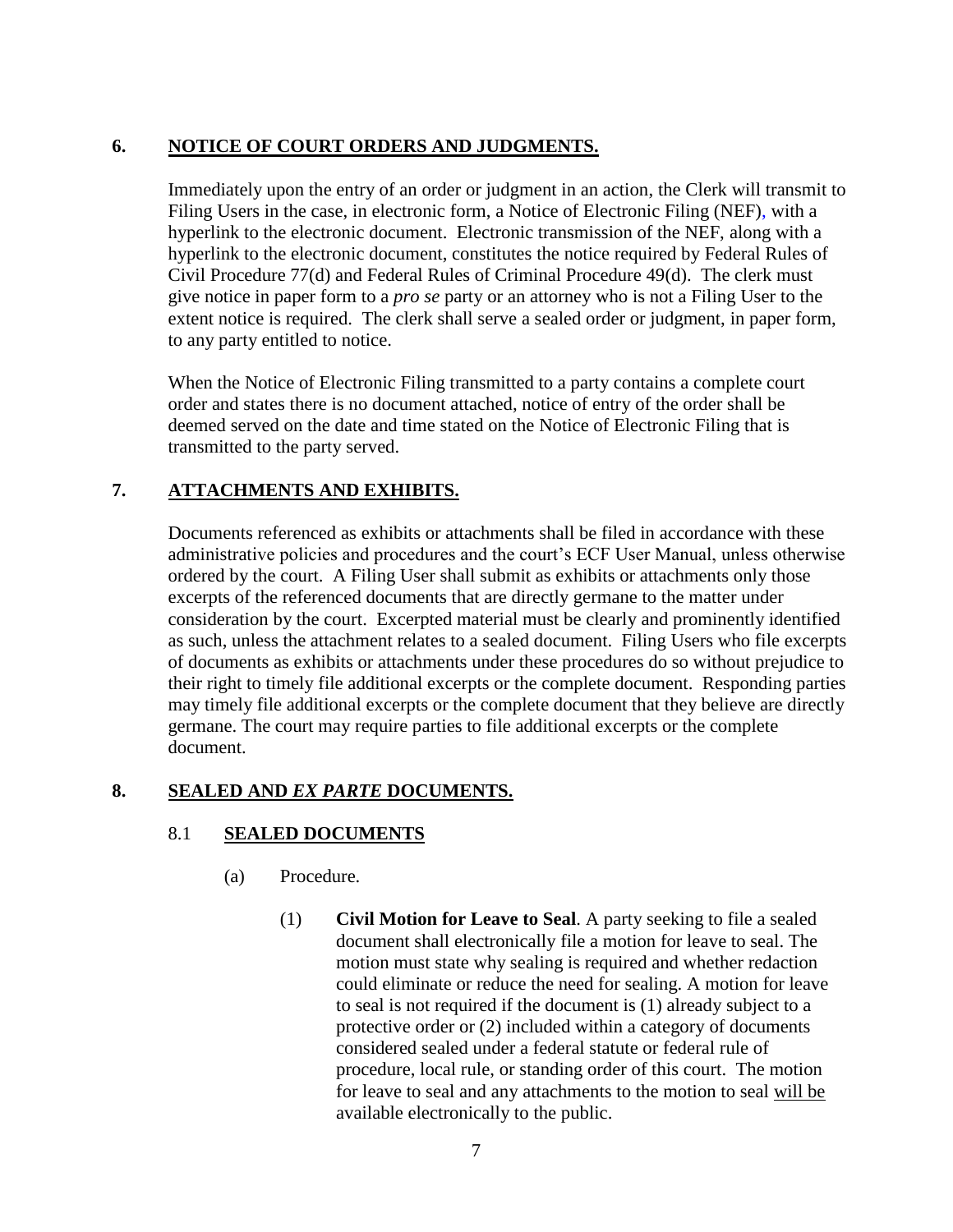- (2) **Criminal Motion for Leave to Seal**. A party seeking to file a sealed document shall electronically file a motion for leave to seal. The motion must state why sealing is required and whether redaction could eliminate or reduce the need for complete sealing. A motion for leave to seal is not required if the document is (1) already subject to a protective order or (2) included within a category of documents considered sealed under a federal statute or federal rule of procedure, local rule, or standing order of this court. The motion for leave to seal, any attachments to the motion for leave to seal, the document(s) subject to the motion, and any response or reply thereto, will not be available electronically or by any other means. The filing party must use alternate forms of service to provide any parties entitled to notice with a copy of the document.
- (3) **Sealed Document.** The document to be sealed must not be attached to the motion, but rather must be electronically filed separately as a provisionally sealed document. This document stays provisionally sealed until the court rules on the motion to seal.
- (4) **Delegation to Strike.** The Clerk of Court, or designee, is authorized to strike from the record a sealed document electronically filed in error. A notice of the action striking a document from the record shall be served on all parties in the case.
- (5) **Order.** When documents are ordered to be placed under seal, the Clerk will officially file the documents.
- (6) **Access to Sealed Documents.** Sealed documents will be electronically accessible only to the Court. Upon the filing of a notice of appeal to the Sixth Circuit Court of Appeals, electronic access to sealed documents in the record on appeal will depend upon the policy of the Sixth Circuit.
- (b) Notice. When a sealed document is filed, ECF provides notice of electronic filing to all parties in the case. A sealed document will not be available electronically to parties, attorneys or the public. The sealed document will be available electronically to the Court. The filing party must use alternate forms of service to provide any parties entitled to notice with copies of the sealed document. In accordance with Rule 6(d) of the Federal Rules of Civil Procedure and 45(c) of the Federal Rules of Criminal Procedure, when a party may or must act with a specified time after being served and service is made under Rule  $5(b)(2)(C)$ , (D), or (F), 3 days are added after the period would otherwise expire under 6(a).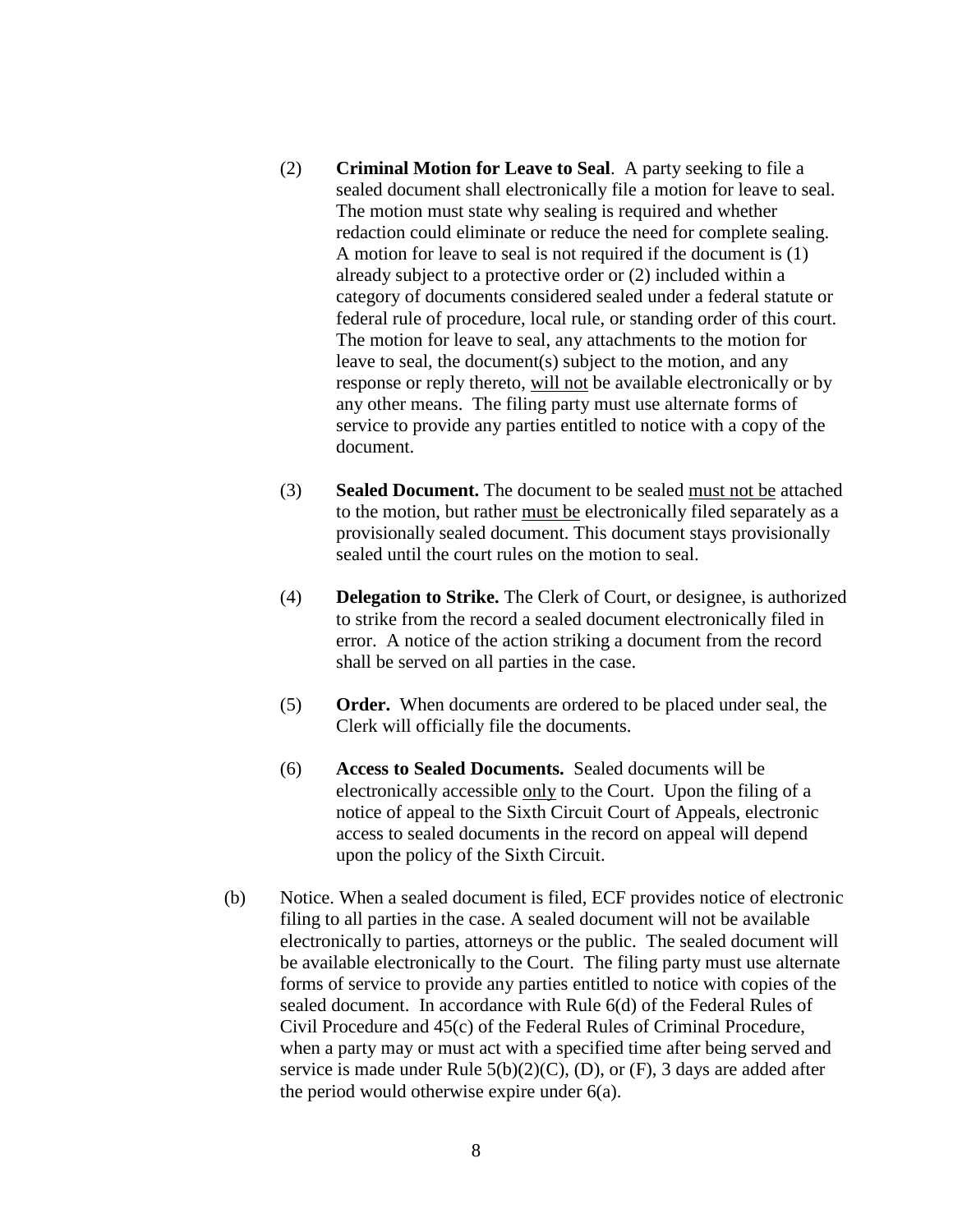- (c) Docket Sheet Entries. When a sealed document is filed, an entry appears on the public electronic docket sheet. The parties, attorneys and the public do not have electronic access to the sealed document.
- (d) Motion to Unseal. A motion to unseal or obtain a copy of a sealed document may be made on any legal grounds.
- (e) Privacy Policy. Federal rules support compliance with the E-Government Act. *See* Fed. R. Civ. P. 5.2; Fed. R. Crim. P. 49.1. Parties and their attorneys are responsible under the rules for preventing disclosure of certain confidential information in case filings. **The clerk does not review case filings for compliance or independently redact or seal noncomplying filings.**

#### 8.2 *EX PARTE* **DOCUMENTS**

- (a) Procedure.
	- (1) *Ex parte* Motion. A party seeking to file an *ex parte* motion shall electronically file an *ex parte* motion with attachments.
	- (2) Parties must ensure an *ex parte* motion is proper in light of the substantive, procedural and ethical rules that apply in the context of the filing.
- (b) Docket Sheet Entries. When an *ex parte* motion is filed, an entry appears on the public electronic docket sheet. An *ex parte* motion and attachments are not available electronically or by any other means to the parties, attorneys or the public.

#### 8.3 **DOCUMENTS IN A SEALED CASE**

- (a) Procedure.
	- (1) **Motion to Seal Case.** A party seeking to seal a case shall electronically file a motion to seal. The motion must state why sealing is required and whether redaction could eliminate or reduce the need for complete sealing.
	- (2) **Criminal Motion to Seal Case.** A criminal motion to seal, any attachments to the motion, and any response or reply thereto, will not be available electronically or by any other means. The filing party must use alternate forms of service to provide any parties entitled to notice with a copy of the document filed in a criminal case.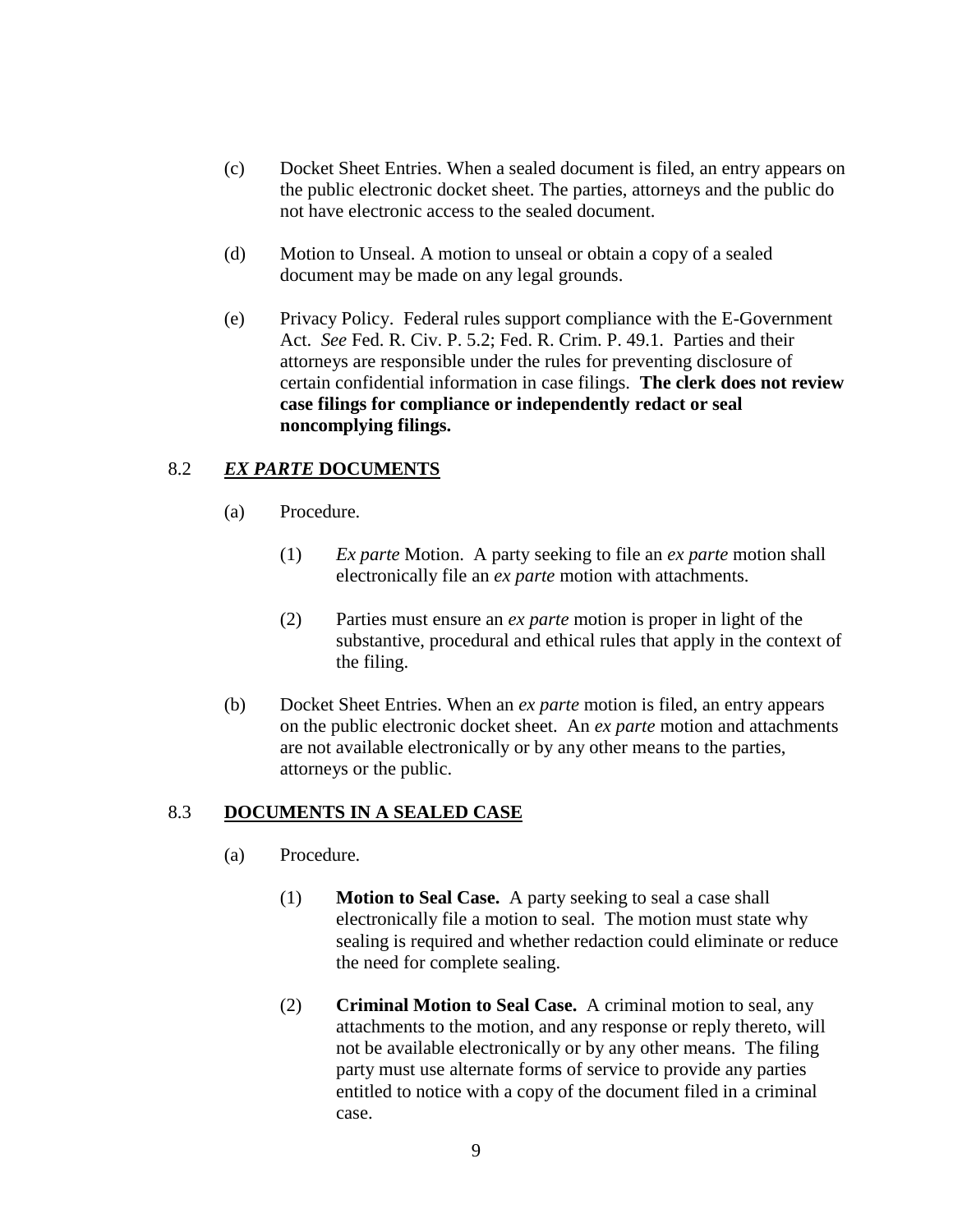- (3) **Order.** When a motion to seal a case is granted, the case will not be available electronically or through any other means to the parties, attorneys or the public.
- (b) Filing a Document in a Sealed Case. A document filed in a sealed case must be filed with the court on paper in a sealed envelope marked "sealed" citing thereon the style of the case and case number. The clerk may require the document to be accompanied by a portable memory device, (*e.g.*, USB drive, CD-ROM) containing the document in a PDF format.
- (c) Notice. When a document is filed in a sealed case, ECF will not provide a notice of electronic filing. The document will not be available electronically to parties, attorneys or the public. The document will be available electronically to the Court. The filing party must use alternate forms of service to provide any parties entitled to notice with copies of the document. In accordance with Rule 6(d) of the Federal Rules of Civil Procedure and 45(c) of the Federal Rules of Criminal Procedure, when a party may or must act with a specified time after being served and service is made under Rule  $5(b)(2)(C)$ , (D), or (F), 3 days are added after the period would otherwise expire under 6(a).
- (d) Motion to Unseal. A motion to unseal a case or obtain a copy of a document in a sealed case may be made on any legal grounds.

#### **9. SPECIAL FILING REQUIREMENTS AND EXCEPTIONS.**

#### 9.1 **SPECIAL FILING REQUIREMENTS**

The documents listed below shall be presented for filing on paper. The clerk may require the document be accompanied by a portable memory device, (*e.g.*, USB drive, CD-ROM) containing the document in a PDF format:

> Documents in sealed cases In Camera Ex parte documents in sealed cases Qui Tam Cases (under seal)

#### 9.2 **EXCEPTIONS**

 $\overline{a}$ 

All documents shall be filed electronically unless otherwise ordered by the Court or specifically exempt herein.<sup>4</sup>

<sup>&</sup>lt;sup>4</sup>Because large documents may not upload properly to ECF or download within a reasonable amount of time, documents must be broken down into seventy-five (75) megabyte segments. Documents over seventy-five (75) megabytes may be rejected by ECF.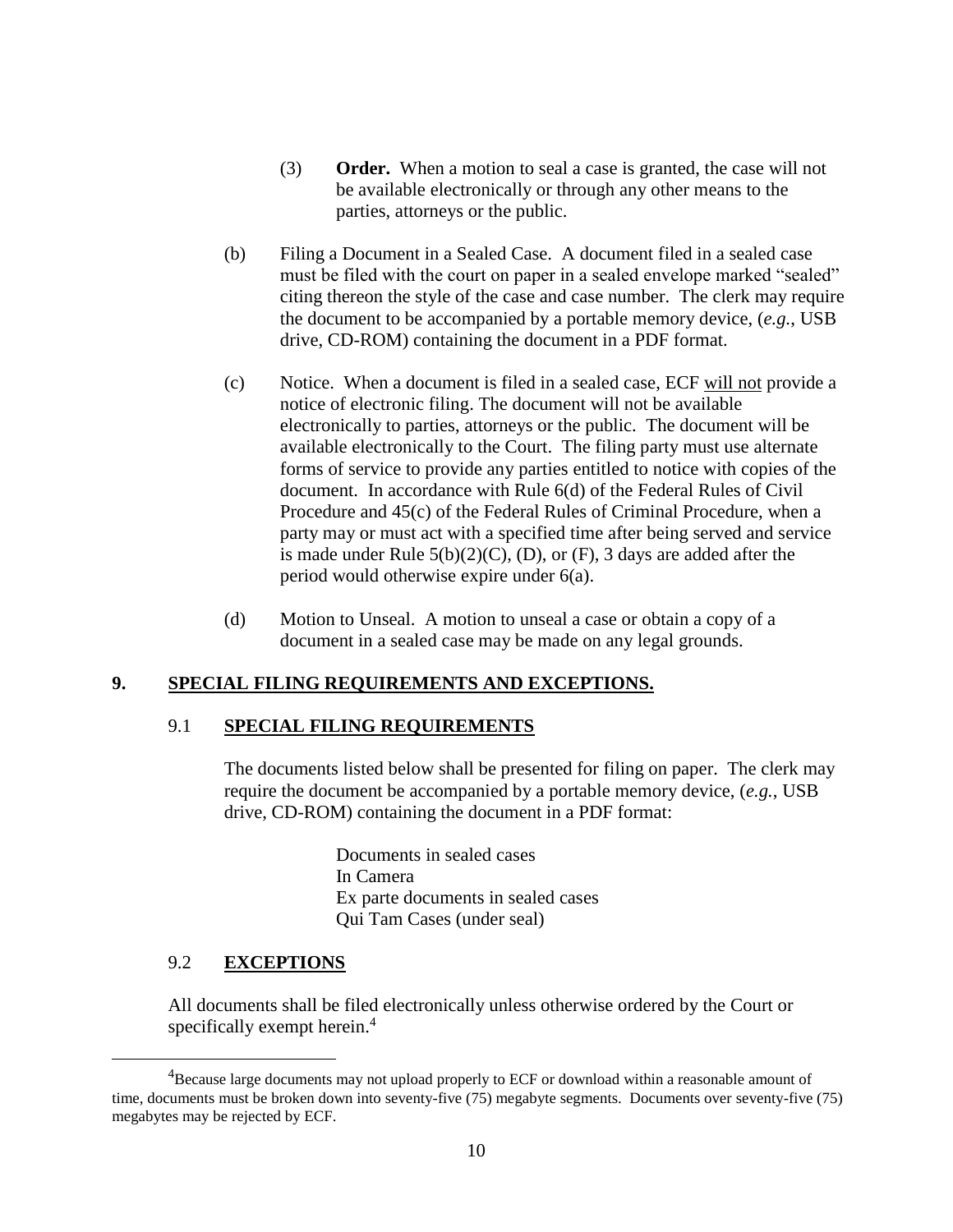# 9.2.1 **MANDATORY EXCEPTIONS**

The following documents are excluded from the Electronic Filing System and shall be filed solely on paper, unless otherwise ordered by the court:

#### ADMINISTRATIVE RECORDS

#### PLEA AGREEMENTS

#### ALL GRAND JURY MATTERS - SUCH AS:

- (a) Minute sheets of swearing in and impanelment
- (b) Grand Jury returns
- (c) Voting slips
- (d) Any requests to be excused from grand jury for medical or some other reason and the Order appointing alternate
- (e) Motions to quash subpoenas and orders ruling on them
- (f) Motions to enforce subpoenas and orders ruling on them
- (g) Motions for immunity and orders ruling on them
- (h) Motions for appointment of counsel and orders ruling on them.

#### WARRANTS OF ANY KIND (e.g., arrest, seizure, etc.)

#### CRIMINAL SUMMONS

#### PEN REGISTERS (wire-tap orders)

CRIMINAL SUBPOENAS (issued or returned - executed or unexecuted)

#### PRE-INDICTMENT/PRE-INFORMATION:

- (a) Complaint filed by U. S. Attorney on behalf of Federal agents or by Federal Agents themselves.
- (b) Affidavits accompanying complaints usually signed by the Federal agent.
- (c) Warrants issued by another district for a defendant residing in our district. The Rule 5 (arraignment) hearing is held in our district and then the paperwork is sent to the other district on a Rule 40 transfer.

#### CONSENT TO PROCEED BEFORE U. S. MAGISTRATE JUDGE (if not signed by all parties). Consents signed by all parties may be filed electronically.

#### CJA 23 (FINANCIAL AFFIDAVIT)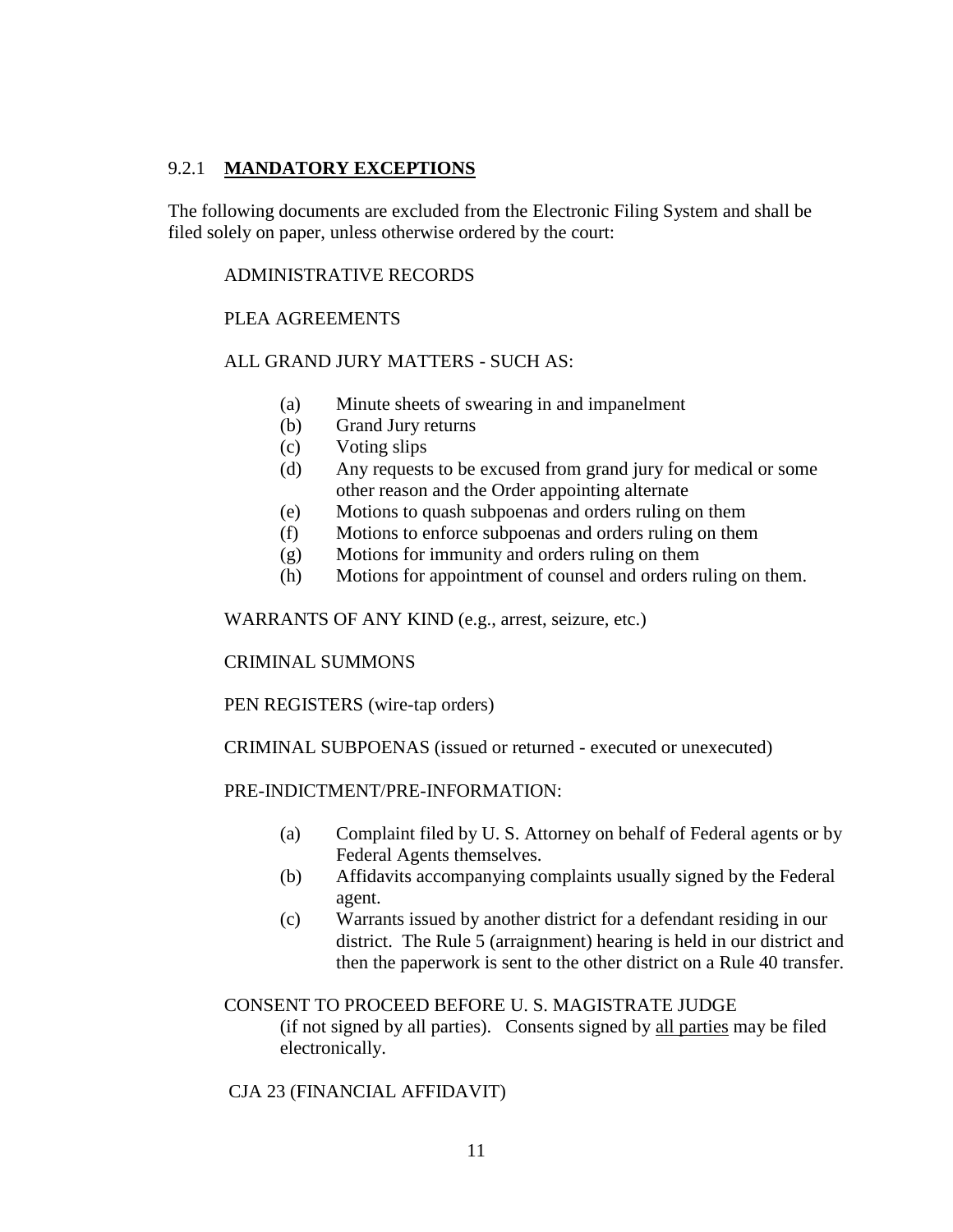# **10. RETENTION REQUIREMENTS.**

- (a) A document that is electronically filed and requires an original signature other than that of the Filing User must be maintained in paper form by counsel and/or the firm representing the party on whose behalf the document was filed until one year after all periods for appeals expire. On request of the court, said counsel must provide the original document for review.
- **(**b) The clerk's office may choose to discard certain documents brought to the clerk's office for filing in paper form after those documents are scanned and uploaded to the System. Therefore, counsel shall provide the court with a copy of the original documents with intrinsic value for scanning and maintain the original signature in accordance with 10(a).
- (c) Pursuant to Fed. R. Civ. P. 5(d) disclosures under Rule  $26(a)(1)$  or (2) and discovery material must not be filed until they are used in the proceeding or the court orders filing. Pursuant to LR 26.1(b), the party responsible for service of a discovery document not filed of record, including disclosures, notices, interrogatories, requests and answers or responses thereto, shall be the custodian and must retain the original document. The custodian must provide access to all parties of record during the pendency of the action.

# **11. SIGNATURES.**

- (a) The user login and password required to submit documents to the Electronic Filing System serve as the Filing User signature on all electronic documents filed with the court. They serve as a signature for purposes of Fed. R. Civ. P. 11, all other Federal Rules of Civil Procedure, the Federal Rules of Criminal Procedure, the Joint Local Rules of this court and any other purpose for which a signature is required in connection with proceedings before the court.
- (b) An electronically filed document must include a signature block in compliance with Rule 11(a) of the Federal Rules of Civil Procedure and Rule 49(b)(4) of the Federal Rules of Criminal Procedure, and must set forth the name, address, telephone number, and e-mail address. In addition, the name of the Filing User under whose login and password the document is submitted must be preceded by an "s/" and typed in the space where the signature would otherwise appear. A handwritten signature is required for any document filed in paper.

No Filing User or other person may knowingly permit or cause to permit a Filing User password to be used by anyone other than an authorized agent of the Filing User.

(c) A document containing the signature of a defendant in a criminal case shall be electronically filed as a scanned document in .pdf format that contains an image of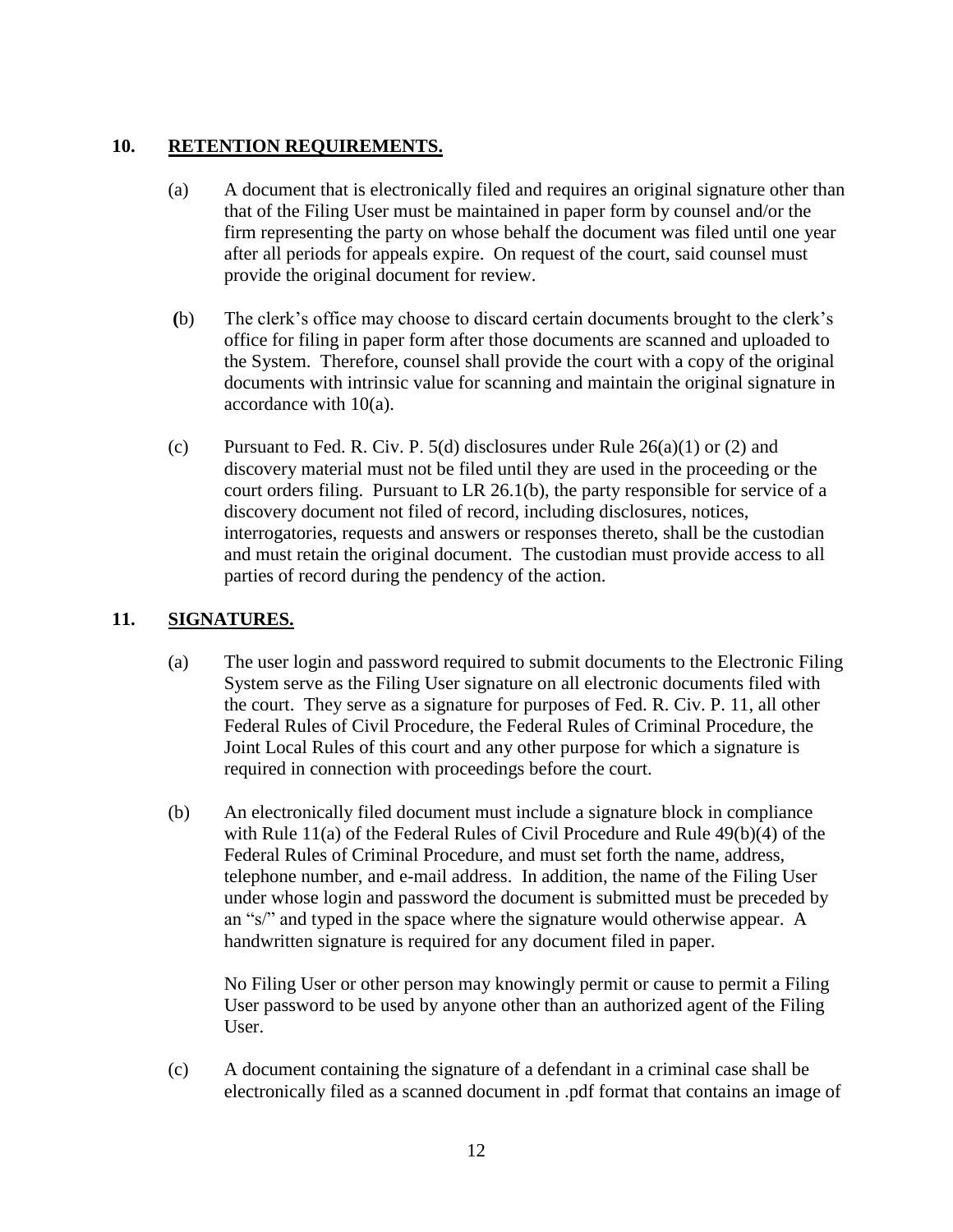the defendant's original signature. The Filing User is required to verify the readability of the scanned document before filing it electronically.

- (d) A document requiring signatures of more than one party must be filed either by:
	- (1) electronically filing a scanned document containing all necessary signatures; or
	- (2) representing the consent of the other parties on the document; or
	- (3) identifying on the document the party whose signature is required and by the submission of a notice of endorsement by the other parties no later than seven (7) days after filing; or
	- (4) any other manner approved by the Court.
- (e) A non-filing signatory or party who disputes the authenticity of an electronically filed document with a non-attorney signature, or the authenticity of the signature on that document; or the authenticity of an electronically filed document containing multiple signatures or the authenticity of the signature themselves, must file an objection to the document within fourteen (14) days of service of the document.
- (f) Any party challenging the authenticity of an electronically filed document or the attorney's signature on that document must file an objection to the document within fourteen (14) days of service of the document.
- (g) If a party wishes to challenge the authenticity of an electronically filed document or signature after the fourteen (14) day period, the party shall file a motion to seek a ruling from the court.

# **12. SERVICE OF DOCUMENTS BY ELECTRONIC MEANS.**

# 12.1 **SERVICE OF PROCESS**

Federal Rules of Civil Procedure 5(b) and the Federal Rules of Criminal Procedure 49(b) do not permit electronic service of process for purposes of obtaining personal jurisdiction, *i.e.,* Rule 4 service. Therefore, service of process must be effected in the traditional manner.

# 12.2 **OTHER TYPES OF SERVICE**

# 12.2.1 Filing User

Upon the electronic filing of a pleading or other document, the court's Electronic Case Filing System will automatically generate and send a Notice of Electronic Filing (NEF) to all Filing Users associated with that case, along with a hyperlink to the electronic document. Transmission of the Notice of Electronic Filing with a hyperlink to the electronic document constitutes service of the filed document.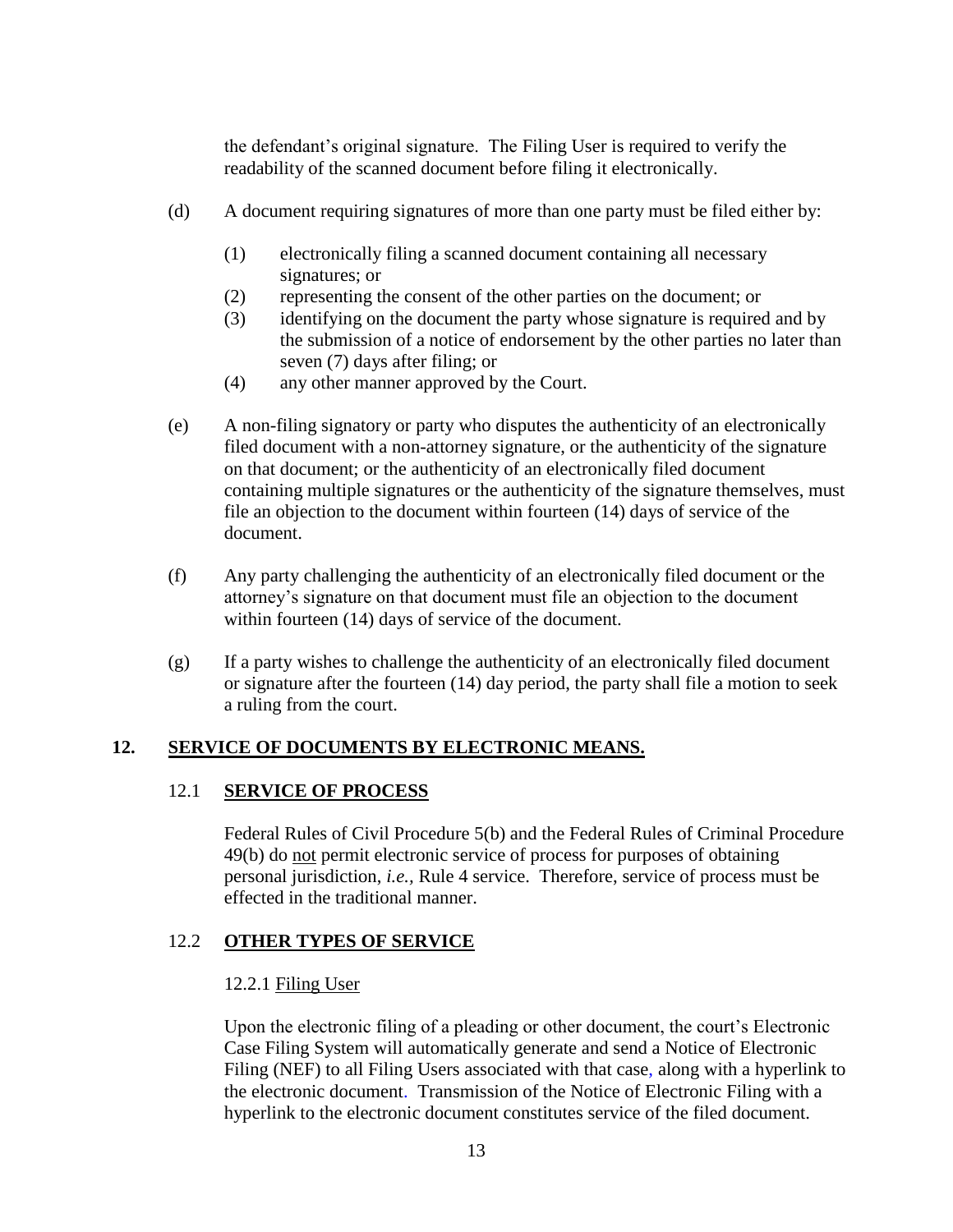When a sealed document is filed, ECF provides notice of electronic filing to all parties in the case. A sealed document will not be available electronically to parties, attorneys or the public. The filing party *must use* alternate forms of service to provide any parties entitled to notice with copies of the sealed document.

The NEF must include the time of filing, the date the document was entered on the docket, the name of the party and attorney filing the document, the type of document, the text of the docket entry, and an electronic link (hyperlink) to the filed document, allowing anyone receiving the notice by e-mail to retrieve the document automatically. If the Filing User becomes aware that the NEF was not transmitted successfully to a party, or that the notice is deficient, *i.e.,* the electronic link to the document is defective, the filer shall serve the electronically filed document by e-mail, hand, facsimile, or by first-class mail postage prepaid immediately upon notification of the deficiency of the NEF.

The Court is not responsible for notifying a person who electronically filed a document that an attempted transmission by the court's system failed.

12.2.2 Individual who is not a Filing User

A non-registered participant is entitled to receive a paper copy of any electronically filed document from the party making such filing. Service of such paper copy must be made according to the Federal Rules of Civil Procedure, the Federal Rules of Criminal Procedure and the Joint Local Rules.

# **13. FEES PAYABLE TO THE CLERK.**

Any fee required for filing a pleading or document in District Court is payable upon filing of the document. Filing Users will be automatically directed to the Department of Treasury's internet payment process when filing any pleading or document which requires a fee. The receipt of the fee will be indicated in the text of the docket entry. The court will not maintain electronic billing or debit accounts for litigants.

A refund of a fee collected upon filing is generally prohibited. In the event a fee is erroneously collected electronically via credit card, the refund will be processed through the electronic credit card system. The court will not issue a refund by check. A Filing User shall request a refund by written application to the court.

# **14. TECHNICAL FAILURES.**

(a) If the site is unable to accept filings continuously or intermittently for more than one (1) hour occurring after 12:00 noon Eastern Time that day, the clerk shall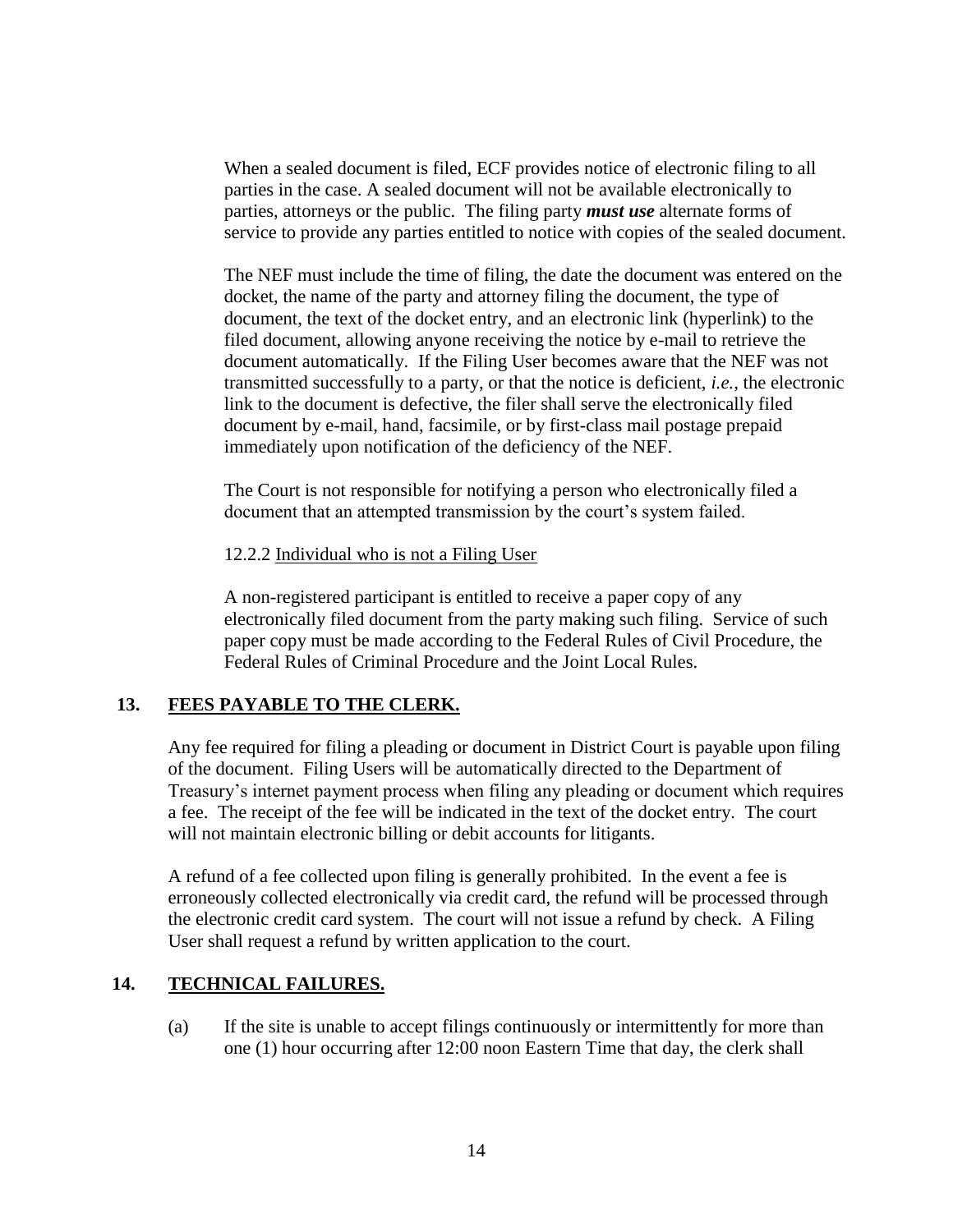deem the court's Electronic Case Filing web site to be subject to a technical failure.

- (b) If a Filing User experiences a technical failure as defined herein, the Filing User may submit the document to the clerk of court, provided that the document is accompanied by a certification signed by the Filing User, that the Filing User has attempted to file the document electronically at least twice, with those unsuccessful attempts occurring at least one (1) hour apart after 12:00 noon Eastern Time that day. The clerk may require the document to be accompanied by a disk or portable memory device, (*e.g.*, USB drive, CD-ROM) which contains the document in .pdf format.
- (c) The initial point of contact for a Filing User experiencing technical difficulty filing a document electronically will be the court's ECF Help Desk at the numbers listed on the court's web site and in the ECF User Manual.
- (d) A Filing User who suffers prejudice as a result of a technical failure as defined herein or a Filing User who cannot file a time-sensitive document electronically due to unforeseen technical difficulties, such as the malfunctioning of a Filing User's equipment, may seek relief from the Court.

# **15. PUBLIC ACCESS.**

 $\overline{a}$ 

- 15.1 (a) A person may receive information from the Electronic Filing System at the court's Internet site by obtaining a PACER login and password.<sup>5</sup> A person who has PACER access may retrieve docket sheets and documents (unless otherwise sealed or restricted) in criminal and civil cases except for social security appeals and immigration cases, in which only a Filing User who is counsel in the case may retrieve documents electronically. Documents in social security appeals and immigration cases are not available for public view over the Internet in accordance with Fed. R. Civ. P. 5.2(c). Any case or document under seal shall not be available electronically or through any other means.
	- (b) If a case or document has been restricted, a PACER user may retrieve the docket sheet over the Internet, but only a Filing User who is counsel of record may retrieve restricted documents electronically. However, a

<sup>&</sup>lt;sup>5</sup>Pursuant to the Judicial Conference Electronic Public Access Fee Schedule, non-judiciary CM/ECF users will be charged a fee of ten cents per page obtained remotely through the PACER system, with a total for any document, docket sheet, or case-specific report not to exceed the fee for 30 pages. (Effective April 1, 2012) However, transcripts of federal court proceedings shall not be subject to the thirty-page fee limit.

The access fee does not apply to official recipients of electronic documents, *i.e.,* parties legally required to receive service or to whom service is directed by the filer in the context of service under Federal Rules of Civil Procedure. Official recipients will receive the initial electronic copy of a document free to download as they see fit, but if they remotely access the document again, they will be charged ten cents per page.